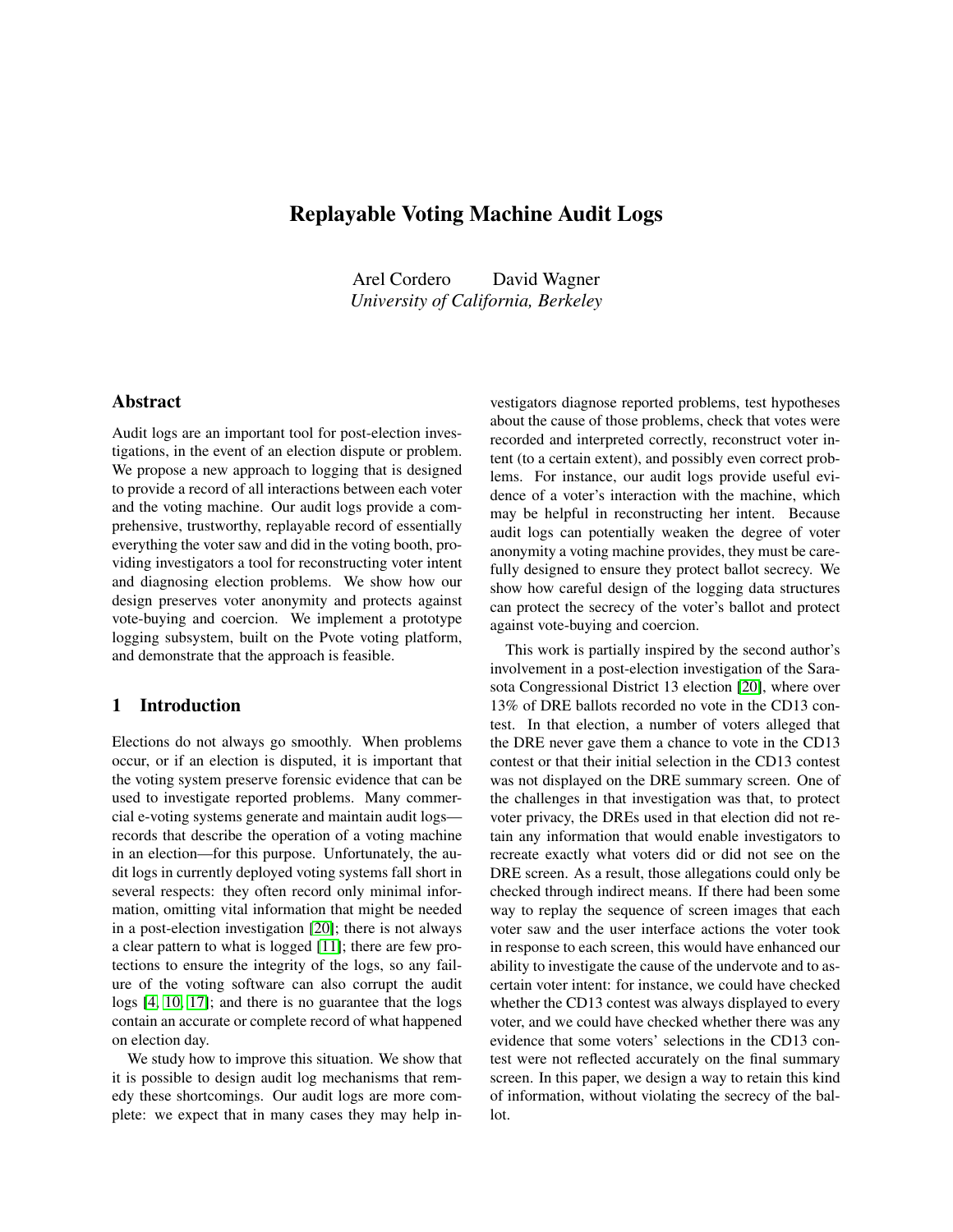# 1.1 Problem Statement

We study how the audit logging mechanisms in electronic voting machines should be designed. We want to generate and preserve a comprehensive, trustworthy set of electronic records that can be used to detect and diagnose many kinds of equipment problems and failures. These logs should record useful evidence of voter intent, preserve voter anonymity, and avoid interfering with any other requirements of the voting machine.

We want election investigators to be able to use these audit logs after the election to reconstruct the interaction that each voter had with the voting machine. We focus on designing audit logs that enable investigators to reconstruct everything the voter saw on the voting machine's screen, everything that the voter did (e.g., every location on the screen that the voter touched, every button that the voter pressed), and every ballot that was cast as a result of these actions. Audit logs would not normally be used to count the votes. Instead, the idea is that, in case of problems with the election or election disputes, it should be possible for election investigators to use the logs to reconstruct and infer, as best as possible, the voter's intent. Achieving this goal requires recording far more than today's voting systems.

Ideally, these audit logs would provide an *independent* way for investigators to verify that the voter's intent was recorded accurately, to correct any errors the machine may have made, and to gather evidence and test hypotheses about the possible causes of these errors. In practice, we cannot fully achieve the ideal of full independence: we do not know how to ensure that the audit log mechanism will be truly independent of the voting machine software. However, we seek to minimize the likelihood of failures that simultaneously affect both the records of cast ballots and the audit logs. In particular, we would like to be able to correct or detect many common kinds of failures, such as errors in recording the voter's selections, user interface flaws, ballot design problems, configuration errors, and touchscreen miscalibration.

However, some kinds of failures are out of scope for this paper. We assume the software that executes on election day matches the certified version, and that this software is free of malicious logic and backdoors; and we assume that the hardware is trustworthy, correct, and free of tampering. We make no attempt to detect violations of these assumptions, so our audit logs can not solve all problems (especially security issues that involve malicious insiders)—but we hope they will be useful in practice nonetheless.

Audit logs must not compromise ballot secrecy. This poses a significant technical challenge: the more information we record, the greater the risk that this might provide a way to link voters to how they voted, or that it



Figure 1: Conceptual problem statement. An audit log should record the I/O of a voting system as closely as possible to what the voter experiences.

might provide a way for voters to prove how they voted, sell their votes, or be coerced. Many obvious schemes have serious ballot secrecy problems.

We focus on building audit logs for machines that interact directly with a voter, namely, for DREs and electronic ballot markers (EBMs).

It would be useful if these audit log mechanisms could be deployed on existing voting systems, without hardware changes. Because many jurisdictions have recently deployed new e-voting systems, they may be reluctant or unable to replace their equipment any time soon. Therefore, we'd prefer a way to retrofit existing voting systems with better audit log mechanisms simply by upgrading their software. In practice, this restriction places limits on what we can accomplish, so we examine what is the best that can be done simply through software upgrades. We also investigate how future voting system platforms could better support trustworthy audit log mechanisms.

### 1.2 Our Approach

How do we improve the trustworthiness of the logging system? By isolating the logging subsystem from the rest of the voting machine code, we minimize the possible interactions between the logging code and the rest of the voting software. Also, we design the logging code to be as simple and robust as possible, in hopes that this will make it easier to get right, easier to verify, and easier to trust. As we shall see later, the logging subsystem can be dramatically simpler than the rest of the voting software.

<span id="page-1-0"></span>How do we make audit logs more useful? Audit logs exist to record evidence of voting machines' operations. We propose that these logs should record the sequence of all I/O from the voting machine *as experienced by the voter*, or as close to that as possible. We record all outputs: if the voting machine has a LCD screen, we will record every image displayed on the screen; if it has a printer, we record all text that is printed. Similarly, we record all inputs: if the voting machine has a touchscreen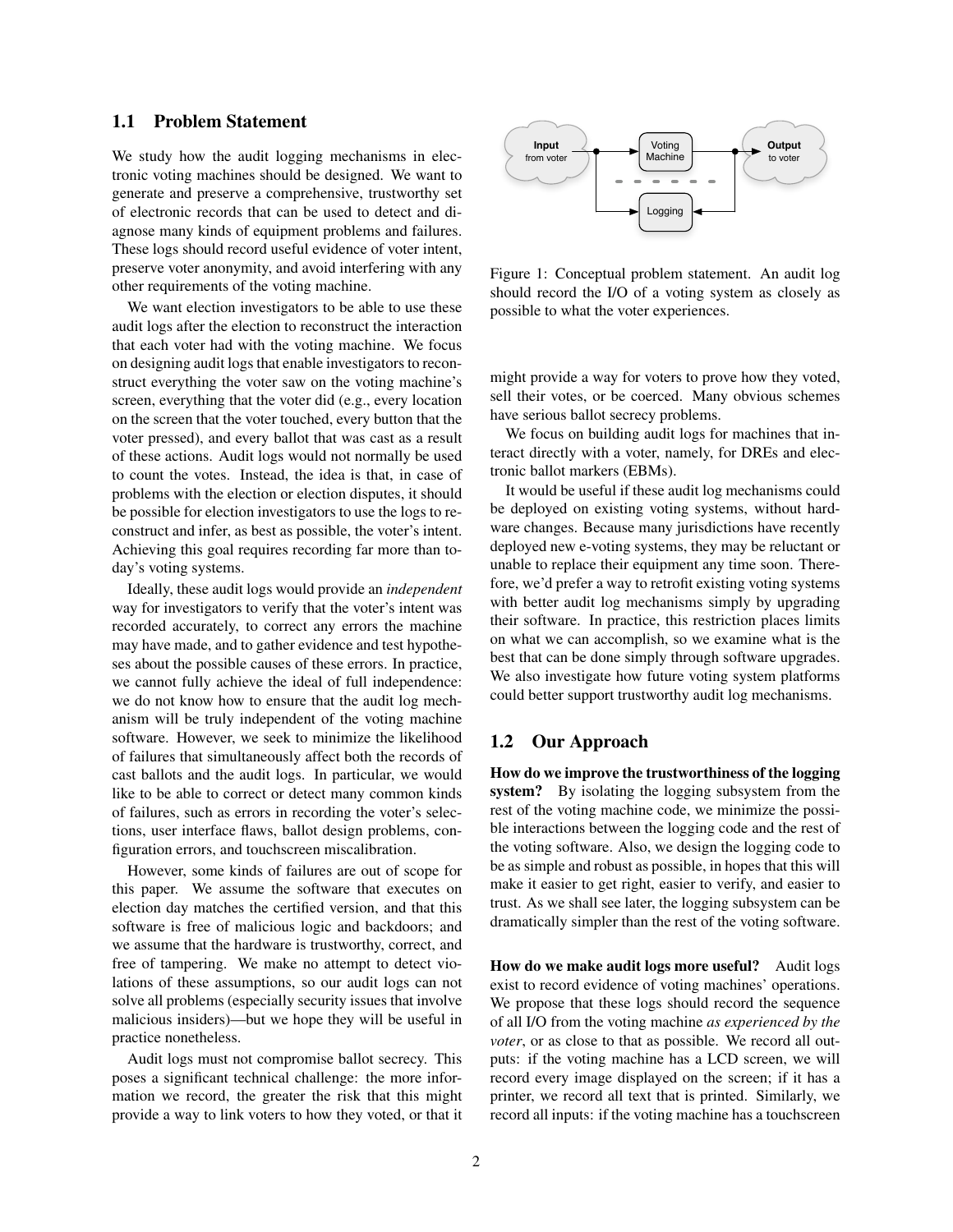input, we record the position of every touch the voter makes; if it has physical buttons, we record every press of these buttons; if it supports other kinds of input (e.g., for accessibility), we record those input events as well. Because this essentially captures all the ways the voting machine can communicate with the voter, and vice versa, and because the results of the voting machine (i.e., the final vote tallies) should be determined by the voters' interaction with the machine through this interface, I/O-based audit logs can capture useful evidence of voter intent.

We store these events in the order they occur, so that it is possible to replay the sequence of all interactions between the voter and the voting machine. We call these types of audit logs *replayable*, because the I/O can be replayed on an independent system without reimplementing any of the logic of the voting machine. As a result, election investigators can use this data to replay anonymized voting sessions and test hypotheses about the election results.

How do we address ballot secrecy? Any system that records votes in the order they are recorded endangers voter anonymity, because it allows an observer who notices the order in which voters cast their ballots and who has access to this electronic record to learn how each voter voted. We protect ballot secrecy by ensuring that the order in which voters vote is independent of the data associated with them. For each voter, we bundle up all of the audit log entries associated with that voter into a single record, so that there is one record per voter—and then we store these records in a random order. Moreover, we are careful to avoid recording the absolute time at which any voter interacts with the voting system or the length of time that it takes for a voter to vote, since these can also breach ballot secrecy.

How do we avoid interfering with the rest of the voting software? We must be sure that adding our logging subsystem to an existing voting machine will not disrupt or interfere with its operation. If the legacy voting software works correctly on its own, then adding our logging subsystem must not cause it to crash, deadlock, misbehave, or otherwise endanger the security, usability, reliability, or privacy of the voting machine. To achieve this goal, we rely upon hardware or software isolation mechanisms (e.g., memory protection or type-safe languages) to prevent the logging code from interfering with the code or state of the rest of the voting software; we expose only a narrow interface between these two software components; we strive to minimize the complexity of the logging subsystem; and we structure our logging code so we can demonstrate that its operations terminate successfully in bounded time.

# 2 Design

# 2.1 Simplicity

In our architecture, the voting machine contains two components: the *voting subsystem* (this includes the legacy voting software; it implements the user interface, voting logic, and vote-recording functionality, among other things) and the *logging subsystem* (which is responsible for storing log records in a private manner). Our logging subsystem presents a minimal interface to the rest of the voting machine. Essentially, we export only an *append record* function<sup>[1](#page-2-0)</sup>. Compared to the complex requirements of a voting machine, this may represent a significant simplification.

# 2.2 Isolation

We assume that we have a trusted platform that provides some mechanism for isolation, and we use it to enforce the separation between the logging system and the voting machine. We have two requirements. First, to ensure that all logged events accurately represent what the voter experienced, the isolation mechanism must protect the logging subsystem in case the voting subsystem misbehaves or runs amok. Second, it must protect the voting subsystem from any negative effects of the logging subsystem. We do not want the introduction of our logging subsystem to reduce the overall security, privacy, or reliability of the voting machine.

Protecting the logging system. The isolation mechanism should prevent the voting subsystem from bypassing or fooling the logging subsystem. In particular, since we are interested in recording the I/O of the system, the logging system should accurately capture all votervisible I/O, despite any efforts otherwise by the voting machine. This means that we must mediate the voting subsystem's access to I/O devices and ensure that a copy of all inputs and outputs visible to the voter are also sent to the logging subsystem. Also, the logging subsystem needs its own storage medium where the logs can be recorded, and the isolation mechanism must prevent the voting subsystem from reading or writing these logs. Finally, the voting subsystem must not be able to modify the private state or code of the logging subsystem.

Protecting the voting system. The isolation mechanism must prevent the logging subsystem from modifying the private state or the code of the voting subsystem. The voting subsystem needs its own storage medium

<span id="page-2-0"></span><sup>&</sup>lt;sup>1</sup>Features for reading or deleting log entries should not be available to the voting machine's trusted election-day logic, and hence are omitted from its code base.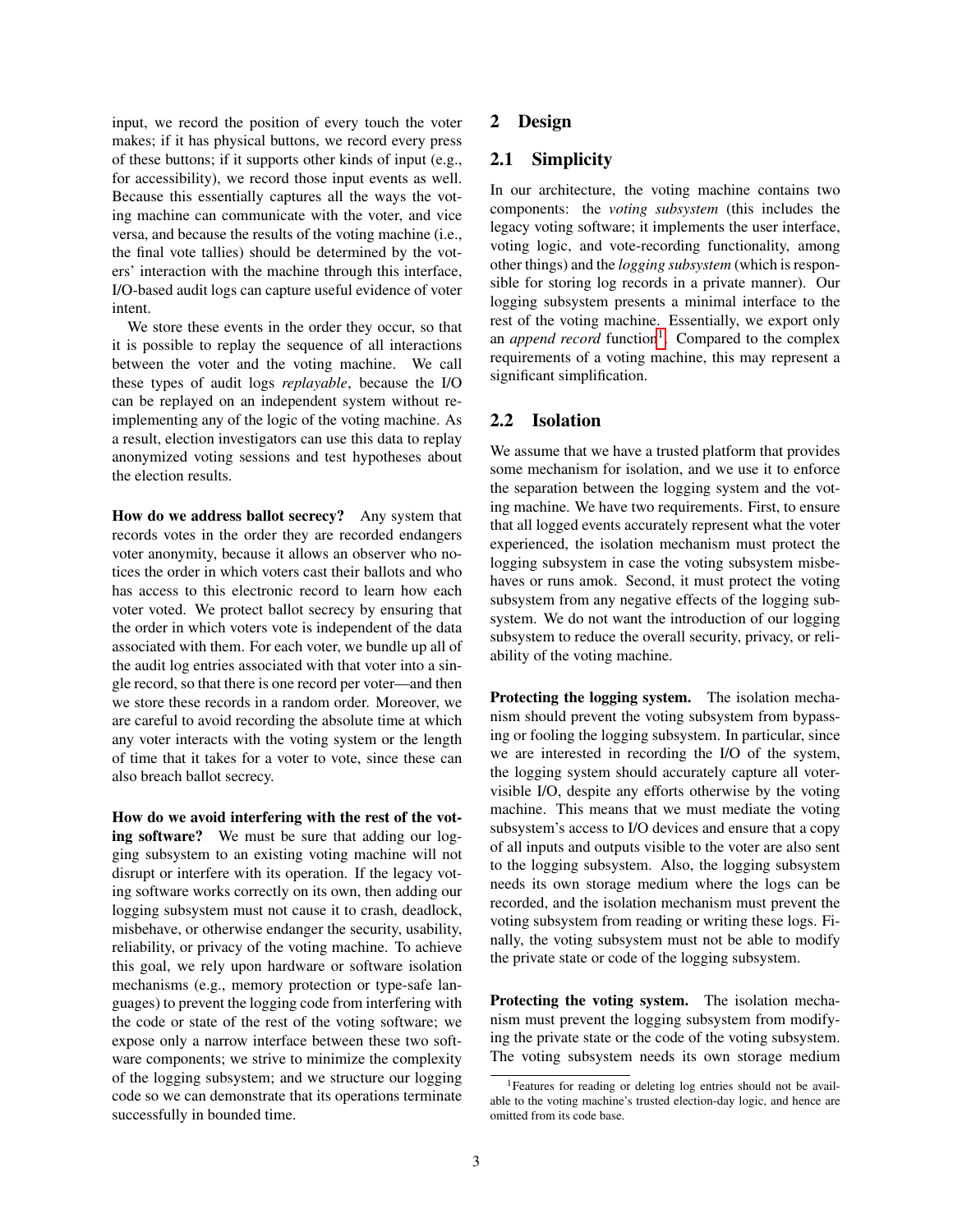

<span id="page-3-0"></span>Figure 2: Four architectural choices for isolating the voting and logging subsystems from each other.

where electronic cast vote records and other data can be recorded, and we must prevent the logging subsystem from accessing that data.

Ways to implement isolation. We identify four different ways to meet these requirements (see Figure [2\)](#page-3-0):

1. We could use hardware isolation, e.g., by running the voting subsystem on one microprocessor and the logging subsystem on another microprocessor and restricting their connectivity to each other and to I/O devices [\[16\]](#page-13-5).

The Prime III voting system works similarly. It physically routes the video and audio output of the voting machine through a VHS recorder [\[19,](#page-13-6) [5\]](#page-13-7), and the video tape serves as a record or log of the voting session. Although now the physical security of the recorder and tapes must be trusted, this provides strong isolation. A misbehaving—even maliciously programmed—voting machine will have to struggle to avert the logging mechanism. Voter anonymity, however, remains an issue in Prime III, as we discuss below and in Section [5.](#page-12-0)

- 2. We could use OS isolation mechanisms. For instance, we could run the voting subsystem and the logging subsystem in two separate processes and rely upon OS memory protection to keep them separate.
- 3. We could use a virtual machine monitor, running the voting subsystem and logging subsystem in two different virtual machines [\[6\]](#page-13-8). This allows us to mediate all of their interactions with each other and with I/O devices using a small module integrated into the VMM [\[8\]](#page-13-9).
- 4. We could use a type- and memory-safe programming language for isolation, relying upon these language features to ensure that one subsystem cannot



<span id="page-3-1"></span>Figure 3: Four possible places where the video output signal could be recorded. All transformations to the video signal that occur after it is recorded and before it is seen by the voter can cause undetected inaccuracies in the audit log and hence must be trusted.

tamper with the private state or code of the other subsystem.

These approaches have different tradeoffs. For instance, hardware isolation may provide the greatest level of assurance, but it would require hardware changes to existing voting machines. Software isolation may be easier to retrofit, but it requires trust in the OS kernel, VMM, or language platform.

We note that the isolation mechanism does not need to be perfect to be useful. Even a suboptimal isolation mechanism can still be useful for detecting prevalent classes of important failures, like configuration or operator errors. Experience suggests that, for many election administrators, these problems are more palpable and urgent threats than the adversarial threats computer security experts often take for granted.

### 2.3 Crafting a replayable audit log

Capturing voter intent. As explained in Section [1.2,](#page-1-0) we are primarily interested in recording the I/O of the voting machine, *as experienced by the voter*. However, the extent to which we can do this is limited by where in the data path the I/O is recorded. Consider the example of video output. Figure [3](#page-3-1) shows four places where the video signal could be recorded. With the exception of perhaps an external camera mounted near the eye-level of the voter (1), the video that is recorded will be transformed before the voter sees it. For instance, recording the analog video output from the video card (2), the digital bitmap rendered by the graphics card (3), or the screen images produced by the graphics device driver (4) would not differentiate between an image displayed on a clean screen, or one displayed on an obscured or damaged screen. Similarly, a signal recorded from the graphics card frame buffer (3) may not detect a disconnected cable or a fault in the hardware D/A converter, though it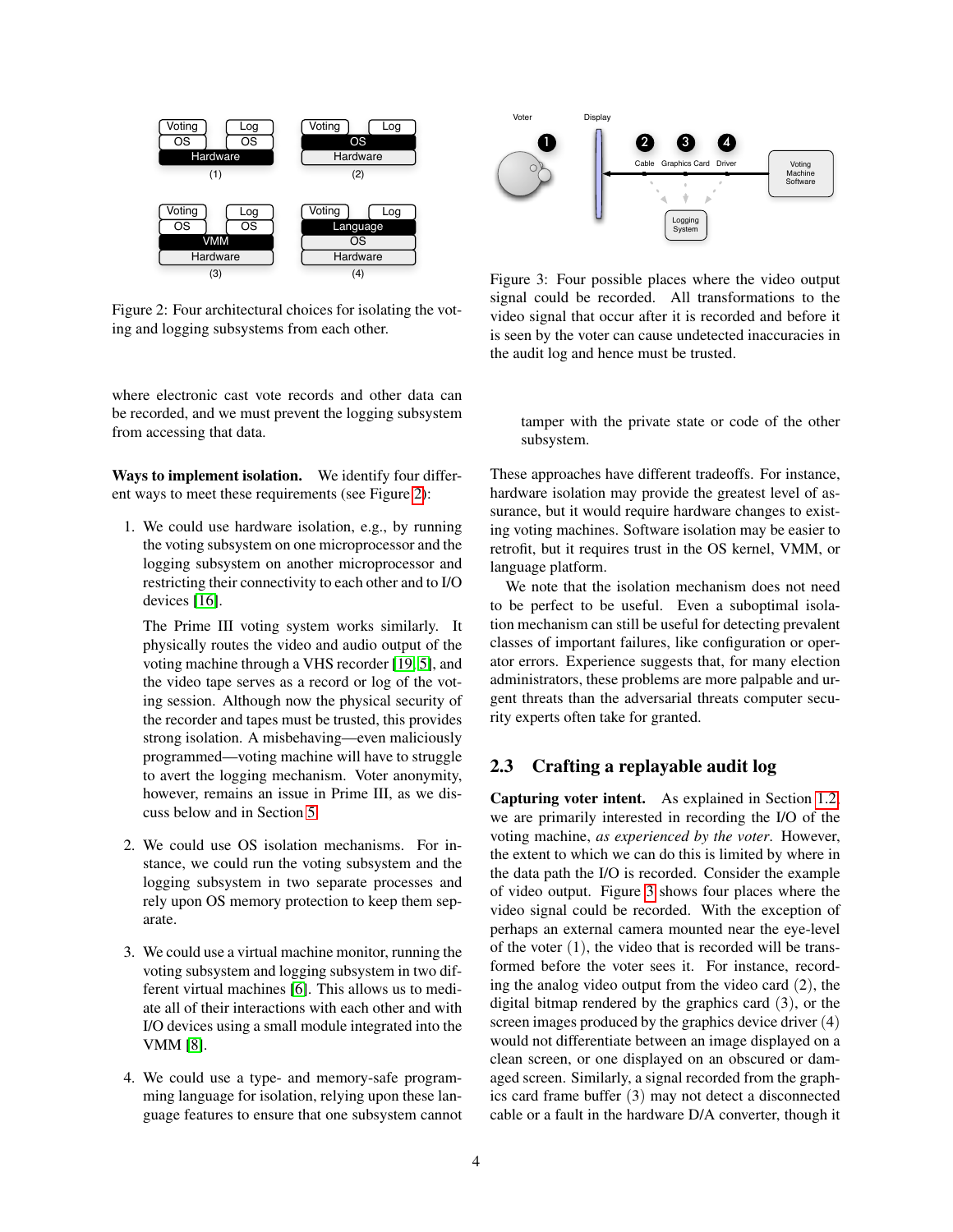*could* detect bugs in the device driver or voting software that cause the wrong image to be displayed.

Voter anonymity. As one might imagine, what gets logged strongly affects the degree of voter anonymity of the system. Even without recording the voter's name, face, voice or any other identifying information, data from the voter's *interaction with the voting machine* may still be enough to identify her. For instance, if we store a timestamp with each log entry, and if the log entry can be linked to a record of the voter's votes, then this may be enough to link a voter with how they voted. This is especially unfortunate since common practices—and even the Voluntary Voting System Guidelines [\[1\]](#page-13-10)—suggest timestamping all log entries. We protect voter anonymity by never associating timestamps with our log entries. A voting machine is always free to keep a separate supplemental log where all entries are timestamped as long as those entries reveal nothing about how the voter voted; we consider that out of scope for this paper.

More subtly, duration information can compromise voter anonymity. For instance, if each log entry records the amount of time it took for the voter to vote, and if each log entry can be linked to a record of that voter's votes, then an observer who notes how long it took for Alice to vote may be able to infer how Alice voted. Even partial information about the time the voter spends on a particular screen could potentially violate voter anonymity. We counter this threat by never storing duration information: the log record associated with a voter contains the sequence of screen images and input events but no information about the duration between these events. This does leave one residual risk: if the number of events is correlated to the time it takes for a voter to vote, this may endanger voter anonymity. We leave it to open work to evaluate this issue more thoroughly.

It is impossible to protect voter anonymity if the voting subsystem is malicious or buggy. Therefore, our anonymity goals are conditioned on the assumption that the voting subsystem is correct, non-malicious, and does not itself violate voter anonymity.

We address vote-buying and coercion in Section [2.5.](#page-5-0)

<span id="page-4-0"></span>Video. Video—the sequence of screen images shown on the voting machine's display—is arguably the machine's primary channel of communicating with the voter. Ideally we would like to record this video in real time, so that election investigators can replay a "movie" of the video images that the voter saw. However, realtime video reveals vote duration, which is a problem for voter anonymity. Instead of recording real-time video, we record a frame of video only when the image on the screen changes. Because voting machines typically show static content that changes only in response to user input events—for instance, they normally do not display animations—this approach redacts timing information by concealing how long the voter spends on each screen.

This approach essentially consists of run-length encoding the video, and then omitting the run lengths. Unfortunately, this approach does remove some information that may be relevant to election investigators: for instance, if investigators are concerned that the voting machine took too long to respond to user inputs, our audit logs will not contain enough information for them to investigate this hypothesis.

We assume that the voting subsystem does not display the current time to the voter on the screen. Fortunately, it should be straightforward to modify legacy voting software to ensure that this is the case.

We do not record audio. Real-time audio recording has the same problem with duration as video. However, unlike a sequence of static screen images, audio output is inherently temporal. We have not found any clean solution to this problem. Consequently, in our design, we do not record audio outputs from the voting machine. We recognize that this may omit important information that would be useful in an election investigation, and we consider it an interesting open problem to eliminate this limitation.

Other issues. Other subtle issues can threaten voter anonymity. First, *input device preferences* may be correlated with voter identity, especially for less common accessibility devices. For instance, if an observer notices that Alice is the only voter to vote using a sip-and-puff input device, and if the input modality is recorded in the audit log, then it will be possible to identify the log entry that corresponds to Alice and hence learn how she voted. We currently do not have a good solution to this problem, so our approach currently fails to support accessibility.

Second, *externally controlled signals* might mark or identify audit logs. For instance, if the voting machine accepts speech input (presumably through voice recognition), external sounds or noise may be reflected in the audit log entries and thus may endanger voter privacy. We do not support this kind of voting interface; we assume that the user interface is such that all input events come from the voter, not from the environment.

# <span id="page-4-1"></span>2.4 Storing the logs anonymously

The way we store the logs—the data structure we use and the physical medium on which it is stored—also affects voter anonymity. To avoid revealing information about the order in which log entries were inserted into the log,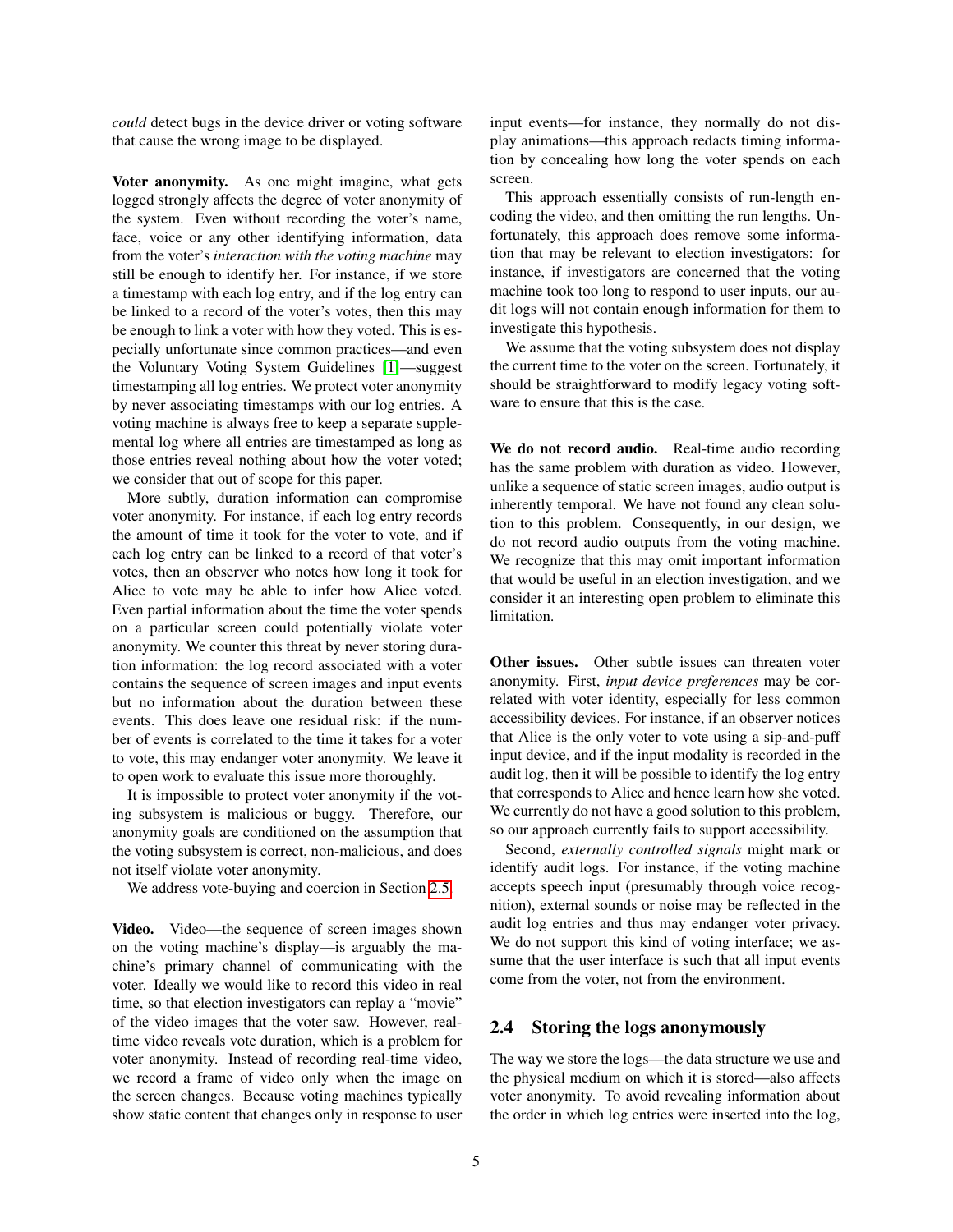we require the log storage unit to be *history independent* [\[13,](#page-13-11) [9,](#page-13-12) [12\]](#page-13-13). See Section [3.4](#page-6-0) for the data structure and algorithms we use.

### <span id="page-5-0"></span>2.5 Vote-buying and coercion

It is important that we *prevent* voters from proving how they voted, even in the case where voters are colluding with a vote-buyer or coercer. While we cannot completely eliminate these risks, we can provide reasonable protection. In particular, we require that the logging subsystem avoid making the problem any worse than it already is with existing voting systems.

We only attempt to prevent vote-buying and coercion under the following threat model. We assume that the voting machine and all voting software is non-malicious (for a malicious voting machine can easily enable votebuying). We are not concerned about attacks where the vote-buyer or coercer are in collusion with an election official or other insider. There are already many ways that a voter can prove how she voted to her election official: for instance, she can enter a pre-arranged unique string as a write-in in some contest, or she can enter an unusual pattern of votes in down-ballot races. Our audit logs do provide additional ways to do so, for instance by entering a special pre-arranged sequence of "next screen"/"previous screen" inputs, but this does not provide the voter with any extra power she does not already have. For these reasons, we assume that all election officials and other insiders are trusted not to cooperate in vote-buying or coercion schemes. Instead, we focus only on preventing vote-buying and coercion by outsiders, and we attempt to ensure that voters cannot prove how they voted to any outsider.

Despite the possibility of voter collusion, an audit logging system still must provide anonymity to the remaining voters. In other words, if a voter is not intentionally colluding *with an insider* to prove how they voted, we do not want their ballot or audit log to be linkable to their identity. We acknowledge that the increased information we record about a voting session reveals strictly more information that could be used to link it to a voter. For instance, an elderly voter with known poor motor reflexes may have a distinct pattern of voting that may indirectly appear in the audit logs. The extent to which this is a problem is a subject for future work, but we point out that this kind of information already exists in other forms of voting, such as the pressure and method of filling in bubbles, or the handwriting for a write-in candidate.

Ideally, we would prefer if all audit logs could be routinely released to the public, to enable any interested party to perform their own analysis on these logs. Unfortunately, a policy of releasing our audit logs to the public after every election introduces vote-buying and coercion risks.

One way to prevent vote-buying and coercion would be to treat our audit logs as privileged (not public) information. Under this model, election officials would protect the confidentiality of these logs and avoid disclosing them to untrusted individuals. In particular, audit logs would not be released to the public. This would suffice to ensure that voters cannot use the audit logs to mark their ballots and prove to an outsider how they voted, eliminating the incentive for vote-buyers or coercers to try to pressure voters. This strategy mirrors the requirement that electronic cast vote records must not be released in raw form to the public (lest they enable vote-buying or coercion via pattern voting or special write-ins); in other words, in this model, audit logs would be subject to the same confidentiality requirements as existing cast vote records. Somewhat surprisingly, this is sufficient to ensure that our audit logs do not make vote-buying and coercion any easier. In this model, our scheme would not harm the transparency of the voting system, but neither would it improve transparency: the logs would allow election officials to investigate election results, but not allow members of the public to perform their own investigation.

Another possibility would be to accept some risk of vote-buying and coercion in exchange for better transparency. For instance, officials might ordinarily treat audit logs as privileged, except that in the special case of a contested election, the logs might be released to the independent auditors, candidates, and their representatives. Ultimatey, the extent to which audit logs should be kept private depends on many factors, including the risk of vote buying and coercion in any particular region, so the handling of our audit logs may be a policy matter that is best left to local election officials who are familiar with local conditions.

### 3 Implementation

We prototyped our design by extending Pvote [\[21\]](#page-13-14), a voting system written in Python. Pvote is already remarkably compact because of its use of a *pre-rendered* user interface. Unfortunately, a security review by five computer security experts suggested that, even for a system as small as Pvote, it is still difficult to be confident that voting software is free of bugs [\[22\]](#page-13-15).

### 3.1 Isolation

Pvote is written in Pthin, a subset of Python that includes only a small number of language primitives. Our prototype relies on the memory- and type-safety of Pthin for isolation. In particular, this makes it easy to verify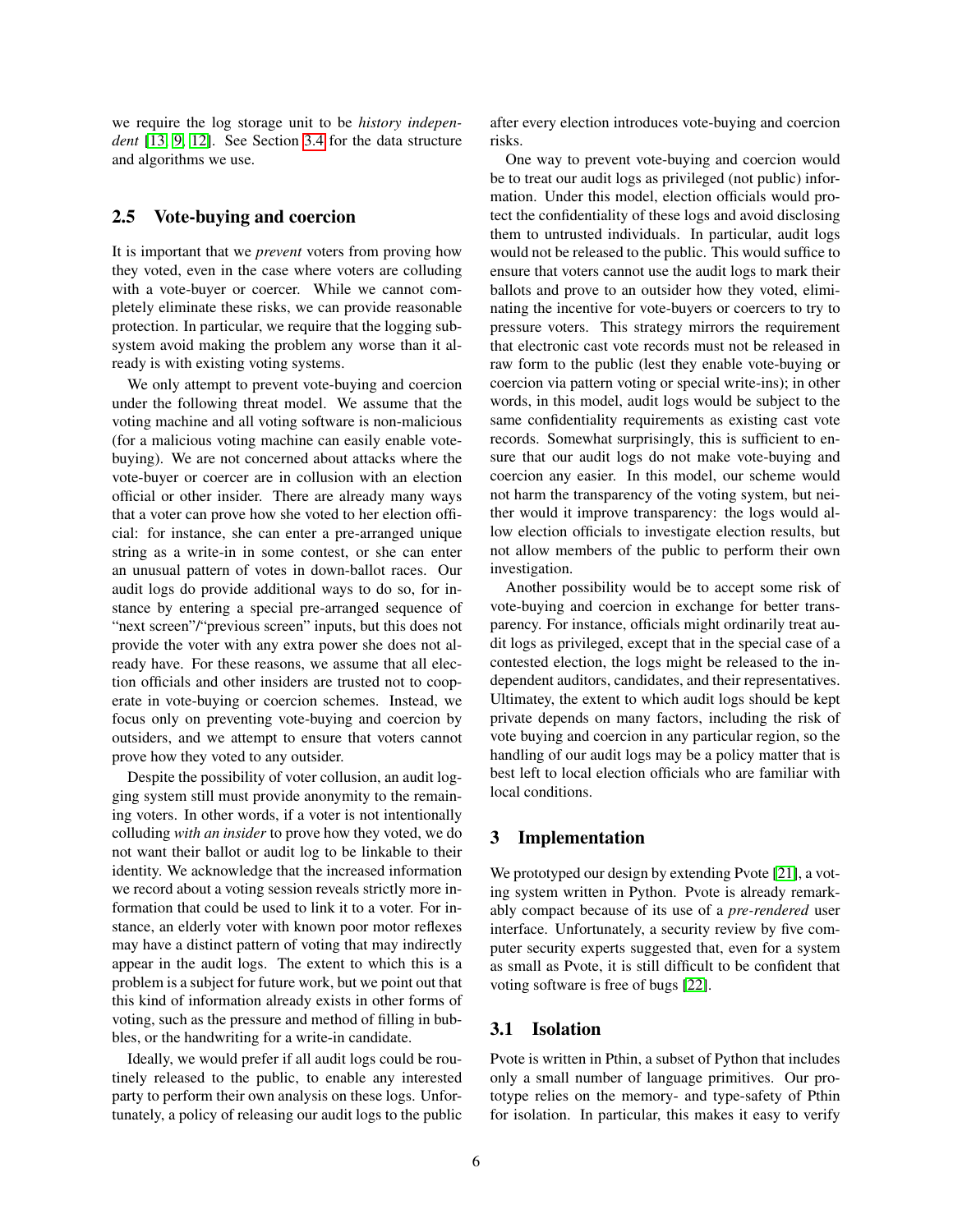### $INT()$

1 *session\_id*  $\leftarrow$  {0,1}<sup>128</sup> uniformly at random

2 *sequence*  $id \leftarrow 0$ 

 $LOG(s_1, s_2, ..., s_k)$ 1  $s \leftarrow$  SERIALIZE(*session\_id*, *sequence\_id*,  $s_1, s_2, ..., s_k$ ) 2 *sequence\_id*  $\leftarrow$  *sequence\_id* + 1

3 ADD-RECORD(*s*)

<span id="page-6-3"></span>Figure 4: Algorithms to initialize a log record, and append entries to it, utilizing the ADD-RECORD $(\cdot)$  method of the HIDS (see Figure [9\)](#page-8-0). SERIALIZE may use any method for serializing its inputs to a uniquely decodable string, e.g., using length-prepending.

that no function in Pvote can access or modify any part of the logging component's memory or instructions except through the logger's public interface, and vice versa. This interface supports only three publicly accessible op-erations<sup>[2](#page-6-1)</sup>: INIT(), which begins a new log record for a voting session;  $LOG(\cdot)$ , which appends an event to the record; and  $COMPRESS(\cdot)$ , an optional helper function we discuss in Section [3.3.](#page-6-2) Algorithms for the first two operations are described in Figure [4.](#page-6-3)

### 3.2 The logging subsystem

We implemented the logging subsystem in 110 lines of Pthin code. An additional 100 lines of code support reading and reconstructing the logs so they can be replayed after the election (see Figure [5\)](#page-7-0).

In our system, a log is a set of log records, each corresponding to a single voter. A log record is an ordered sequence of events. Each event is an ordered sequence of arbitrary-length byte strings. (See Figure [6.](#page-7-1)) Thus, we execute INIT() once for each voter at the beginning of their voting session to create a new log record, and we invoke  $Log(\cdot)$  at every voter-visible I/O event to append the event to that log record. It is up to the programmer to log events consistently. Fortunately, we have found that it is easy to manually inspect the code to verify that the logging functions are called at every relevant place in the Pvote code.

In our implementation, the first string of an event represents the type of event that occurred. The remaining parameters include data for that event. The events we log in our prototype are summarized in Figure [7.](#page-7-2) For instance, the place in the code that reads a touch event calls

Log.log( "touch", x, y )

where  $x$  and  $y$  are string representations of the integer coordinates (pixel offsets) where the screen was touched. Likewise, whenever the screen is updated, we record the new image that will be displayed on the screen, in raw bitmap form.

Video. As we discuss in Section [2.3,](#page-4-0) we do not record real-time video. Instead we record a screenshot of the display whenever the display image changes. Our implementation uses the Pygame [\[14\]](#page-13-16) library to record the bitmap displayed to the voter. In particular, in the one place in the Pvote code where the display update method is called, we log the raw RGB pixel data of the complete displayed image.

# <span id="page-6-2"></span>3.3 Compression

Recording bitmap images can be memory and bandwidth intensive. For better efficiency, we experimented with compressing the bitmap data before logging it. We were interested in capturing this data exactly, so we considered two lossless compression schemes: run-length encoding, an encoding that replaces runs of identical bytes with a single byte followed by the length of the run; and the standard zlib encoding. For run-length encoding, we tested implementations in Python and C. For the zlib encoding, we used the standard zlib library of Python (written in C). While we do not rule out other forms of compression, we found run-length encoding particularly appealing for its simplicity, and its suitability for compressing screenshots containing large regions of the same color.

A drawback of compression is the complexity it adds to the logging subsystem. Libraries written in C additionally lack the memory- and type-safety properties of a pure Python implementation. In this case, we must treat compression as a trusted operation, another reason to prefer a simple algorithm like run-length encoding. Despite the drawbacks, our evaluation of compression found it very useful for improving the performance of logging video keyframes in our prototype (see Section [4\)](#page-10-0).

### <span id="page-6-0"></span>3.4 History independent data structure

As we explain in Section [2.4,](#page-4-1) the order of the voting session log records must be anonymized. We design our log data format to be history independent:

"A data structure implementation is *history independent* if any two sequences  $S_1$  and  $S_2$  that yield the same content induce the same distribution on the memory representation." [\[13\]](#page-13-11)

<span id="page-6-1"></span><sup>2</sup>Python does not itself distinguish between public and private or protected methods, but we found it easy to verify by inspection of the code that only the "public" methods are ever called within Pvote.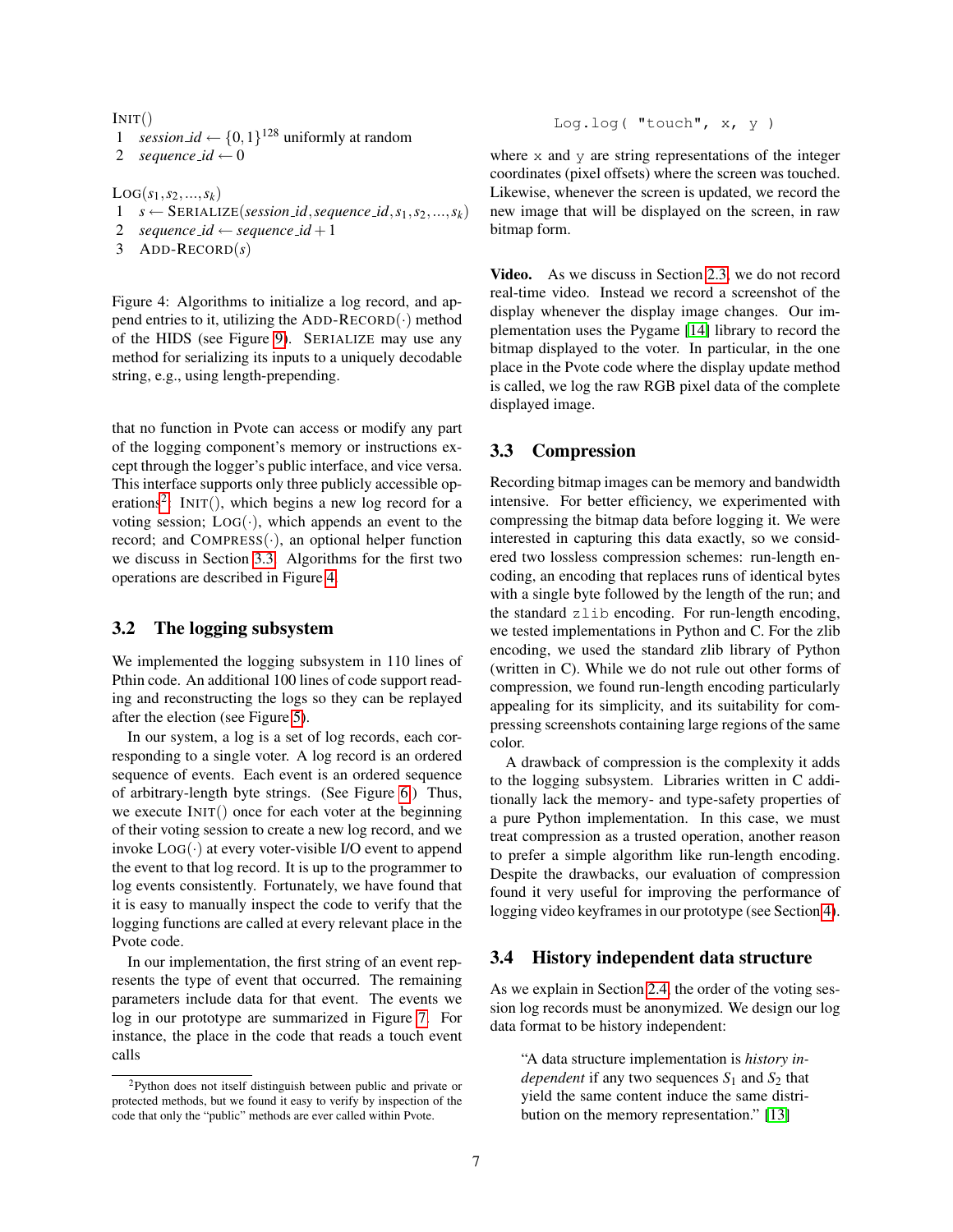|             | Election-day mission-critical functions | Supporting functions                        |
|-------------|-----------------------------------------|---------------------------------------------|
| Log         | <i>Init. &amp; logging:</i> 23 lines    | <i>Reconstructing records:</i> 41 lines     |
| <b>HIDS</b> | <i>Adding records: 87 lines</i>         | Listing records: $39 +$ Resetting: 20 lines |
| Total       | 110 lines                               | 100 lines                                   |

<span id="page-7-0"></span>Figure 5: Lines of Python code, as counted by sloccount[\[18\]](#page-13-17).



<span id="page-7-1"></span>Figure 6: A conceptual view of logging. A log record consists of an ordered sequence of log events. The log records are stored in the HIDS in a random order.

| Event Type             | Parameters            | Explanation                                             |  |
|------------------------|-----------------------|---------------------------------------------------------|--|
| display                | bitmap, width, height | Records the raw RGB image whenever display changes.     |  |
| touch                  | x, y                  | Logs coordinates whenever the voter presses the screen. |  |
| key-press              | key                   | Logs any keypad button that was pressed.                |  |
| print                  | text                  | Records data sent to ballot printer.                    |  |
| ballot-definition-read | hash                  | When ballot-definition is read, records its SHA-1 hash. |  |
| reset-button           |                       | Indicates a voting session is complete and will reset.  |  |

<span id="page-7-2"></span>Figure 7: Pvote I/O events that our system logs.

| No. Blocks $(n)$<br>Block Size (m)                         | Header                      |
|------------------------------------------------------------|-----------------------------|
| Free/used bit<br>Head bit (signifies commit; written last) |                             |
| Length                                                     | Next Ptr.<br>Block 1        |
| Length                                                     | Next Ptr.<br>Block 2        |
|                                                            |                             |
| Length                                                     | Next Ptr.<br><b>Block N</b> |
|                                                            | Data                        |

<span id="page-7-3"></span>Figure 8: The basic data structure of the History Independent Data Structure (HIDS) used by our logging system. This structure is intended to map well to NAND flash memory, where each row of the data section maps to a page in flash.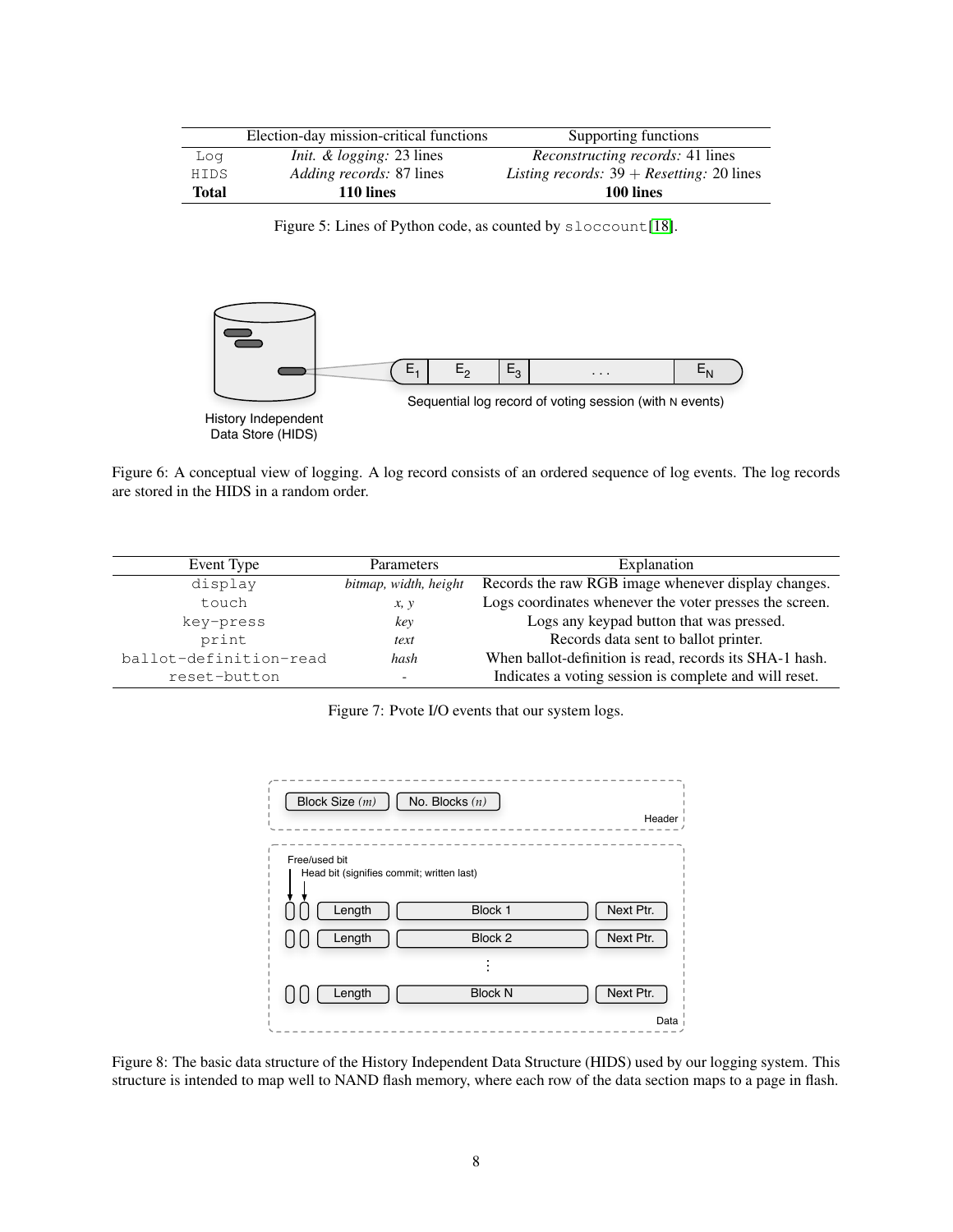We need our history independent data structure (HIDS) to provide an efficient insertion operation; support for large, variable-length records; and a simple implementation. However, the last requirement, *simplicity*, is our primary objective because we want to make the code easy to verify and to gain confidence in.

The HIDS we implement is shown in Figure [8.](#page-7-3) Given a block size *m* and the total number of blocks *n*, we initialize the data section of our HIDS to the known default value of the underlying memory (e.g., 0). To ensure that insertions will not fail, we require the HIDS to allocate a constant factor *c* more space than it expects to use. For expository purposes we assume  $c = 2$ . The data structure is a table of blocks plus metadata, which may be linked to other blocks to form a list. The HIDS is used to store the set of log records, and each record is inserted randomly into this structure as a linked list of blocks. By design, the only operations this data structure supports are  $ADD-RECORD(\cdot)$ , which adds a record randomly to the HIDS (see Figure [9\)](#page-8-0), and LIST-RECORDS(), which reconstructs the contents of all the records in a random order. The latter operation is only done to retrieve the data after an election, so its performance is not as important. Deletion and lookup of records are intentionally not supported.

To insert records, we use a cryptographically-strong pseudo-random number generator (PRNG). Although a hash-based approach is also viable—and there are rea-sons it may be appealing<sup>[3](#page-8-1)</sup>—we choose to work with a PRNG to minimize the complexity of the code.

#### Theorem 3.1. *Our HIDS is history independent.*

*Proof.* Our data structure is a table of blocks. Each record insertion writes data to one or more unused blocks. Each block is selected independently and uniformly at random from the remaining unused blocks. Suppose we insert *r* records (comprising *k* blocks) into a data structure of *n* total blocks. Let  $\sigma$  denote the state of the resulting data structure after these insertions. The probability of seeing the memory representation  $\sigma$  after these *r* insertions is

$$
\Pr[\sigma] = \frac{1}{n} \times \frac{1}{n-1} \times \frac{1}{n-2} \times \cdots \times \frac{1}{n-(k-1)},
$$

independent of the order in which in these records were inserted. Therefore, the data structure is history independent.  $\Box$ 

Theorem 3.2. *If we allocate twice as much space as required* ( $c = 2$ ), ADD-RECORD( $\cdot$ ) *will fail with probability at most* 2<sup>-128</sup>.

# ADD-RECORD(*record*)

- 1 *b* ← [LENGTH(*record*)/*m*]
- 2 *data*  $\leftarrow$  Split *record* into list of *m*-sized blocks
- 3 for  $i \leftarrow 0$  to  $b-1$
- 4 **do**  $loc[i] \leftarrow$  CHOOSE-FREE-BLOCK()
- 5
- 6 for  $i \leftarrow 0$  to  $b-1$
- 7 do WRITE-SPECIFIED-BLOCK(*i*)
- 8
- 9  $j$  ← *loc*[0]
- 10  $length_i \leftarrow$  LENGTH(*record*)
- 11 *head\_bit*<sub>*j*</sub>  $\leftarrow$  *True*

### WRITE-SPECIFIED-BLOCK(*i*)

- 1 *j* ←  $loc[i]$
- 2 *used\_bit*<sub>*j*</sub>  $\leftarrow$  *True*
- 3 *block*<sub>*j*</sub> ← *data*[*i*]
- 4 **if**  $i < b 1$
- 5 **then** *next ptr*<sub>*j*</sub>  $\leftarrow$  *loc*[*i* + 1]

CHOOSE-FREE-BLOCK()

- 1 for  $i \leftarrow 0$  to 127
- 2 **do**  $r \leftarrow \{0, 1, ..., n-1\}$  uniformly at random
- 3 if not *used bit<sup>r</sup>*
- 4 then return *r*
- 5 error "fail gracefully"

<span id="page-8-0"></span>Figure 9: Algorithm for inserting records into our history independent data structure (HIDS). We assume the table is a constant factor larger than the maximum expected size, to keep the data structure sparse and allow for fast, simple insertion.

*Proof.* Assume that our HIDS contains space for *n* blocks of data, and that we insert records containing at most  $n/2$  blocks in aggregate. At any time ADD-RECORD( $\cdot$ ) is called, at least *n*/2 blocks are available, so the probability of selecting a non-empty block in lines 2–4 of CHOOSE-FREE-BLOCK() is  $p < 0.5$ . The probability of failing to find a free block after 128 independent trials is  $p^{128} \le 2^{-128}$ .  $\Box$ 

We designed this data structure to be resilient in the face of hardware failures. In particular, consider a failstop model where at any point the storage device can fail, causing all subsequent reads and writes to fail with an error. We assume that all small writes are atomic and synchronous, with no re-ordering of reads or writes. As a reminder, we assume that the data storage device is originally initialized to a default value (e.g., 0), different from the encoding of *True*. With these conditions, we can prove:

<span id="page-8-1"></span><sup>3</sup>Particularly, a hash-based approach with a unique, deterministic ordering of the records avoids possible subliminal channels [\[12\]](#page-13-13).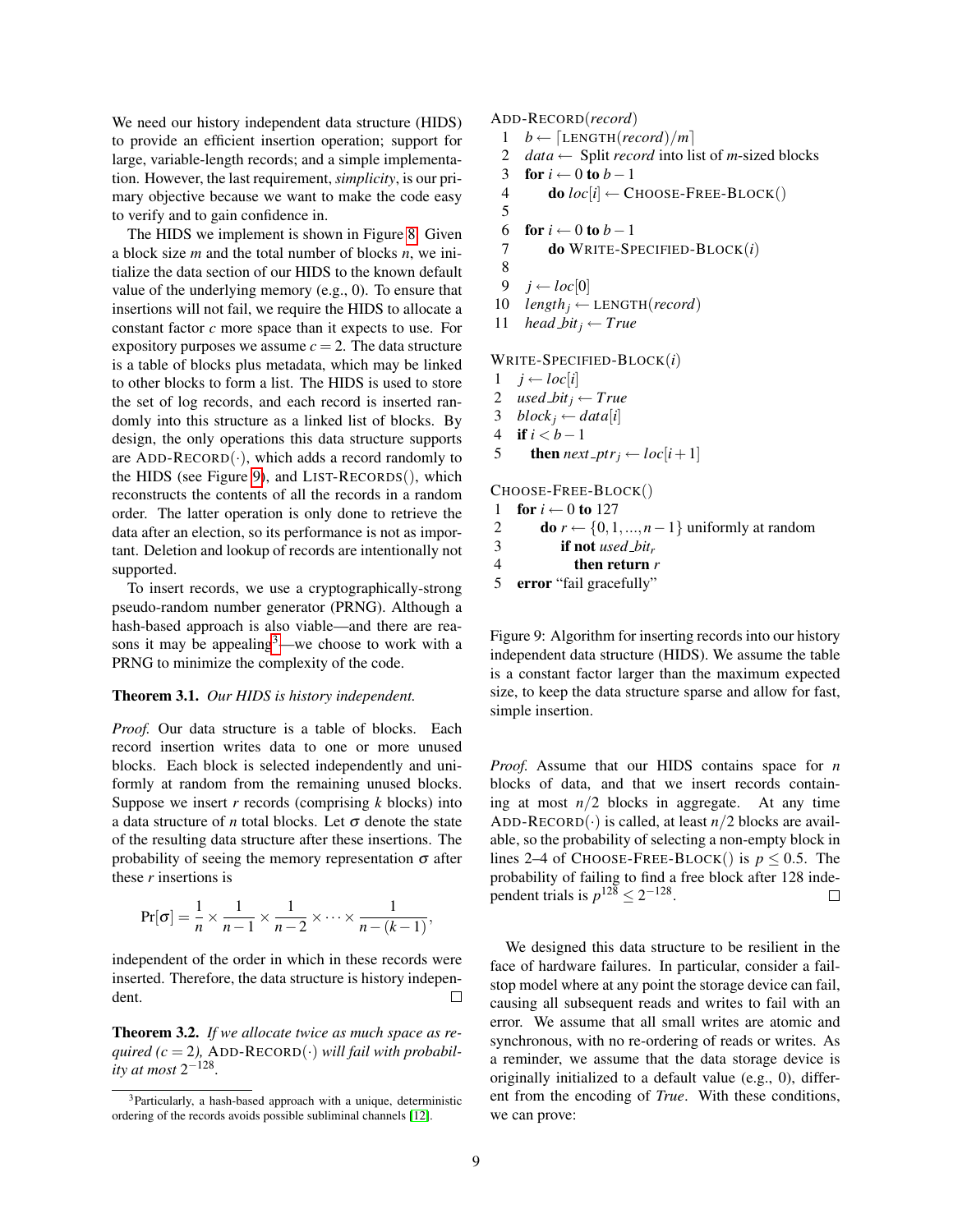Theorem 3.3. *Under this failure model, if* ADD-RECORD(·) *fails while trying to insert a record, the data structure will not be corrupted. Also, any partially inserted record(s) can be distinguished from complete records.*

*Proof.* The first thing that gets written to a block is its *used bit*, which is flipped to *True* in line 2 of WRITE-SPECIFIED-BLOCK $(\cdot)$ . In the failure model outlined above, this happens atomically. Once this bit is flipped, this block (even if not completely written) will not be selected by CHOOSE-FREE-BLOCK() again. Moreover, since we use the underlying storage medium in a write-once fashion, any failure that may occur during writing of this log record will not affect the other log records that have previously been successfully inserted into the data structure.

What we need to show then is that an incomplete block, or a block that is part of an incomplete record (i.e., part of a linked list of blocks that was never committed), will be distinguishable from a block from a complete record. The final line of ADD-RECORD $(\cdot)$  sets *head*  $bit$ *<sub>j</sub>*  $\leftarrow$  *True* for the first block of the record. Under the assumptions given earlier, this happens atomically, after the previous operations have completed. A complete record is therefore recognizable because it starts with a "head block", i.e., a block with *head bit* set. Blocks that are part of an incomplete record (including incomplete blocks) will be "head-less" and therefore distinguishable.  $\Box$ 

Physical storage. The history independence of the device that stores our HIDS must also be considered. For instance, even though our data structure is write-once, the file system on which it is stored may for its own reasons decide to rearrange the physical memory, while maintaining the appearance of a consistent and stationary logical address space. In fact, file systems optimized for flash, our target storage medium, will do this for the sake of reliability and performance [\[7\]](#page-13-18). We are not aware of any existing electronic voting system that takes this into account. For example, the Sequoia voting system attempts a history independent data structure for storing vote records. The storage device, however, is a commodity removable Compact Flash card running a standard file system not designed for history independence [\[4\]](#page-13-2).

Our data structure is designed so it can be stored directly on NAND flash memory, in lieu of a file system, bypassing the flash translation layer (FTL) normally responsible for mapping logical addresses to physical ones to provide wear-leveling and other useful functions. We discuss below how we compensate for this.

Our data structure maps onto NAND flash in the following way. Each row of the data section (containing

*used bit<sup>j</sup>* , *head bit<sup>j</sup>* , *length<sup>j</sup>* , *block <sup>j</sup>* , and *next ptr<sup>j</sup>* ) will be stored in its own page in flash (the block size *m* would be chosen accordingly). To make this work well, we have designed the HIDS to meet the following requirements: the data structure should modify storage in a write-once fashion (since re-writing is slow and creates the possibility that failures could corrupt data structure invariants); the data structure should take into account the reduced reliability of writing data in flash (the flash translation layer normally accounts for this with bad block mapping techniques [\[7\]](#page-13-18)); and the data structure should account for wear-leveling (again the flash translation layer normally accounts for this).

It is easy to verify that our data structure is write-once in the sense that a bit that has been programmed to 1 or 0 is never modified. However, NAND flash is usually programmed a page at a time. By writing the first block of a record last (along with its *head bit*), we get a data structure that is write-once with page granularity.

Writing directly to flash exposes us to common reliability problems normally handled by the flash translation layer. We can make up for this by keeping a list of bad blocks to avoid<sup>[4](#page-9-0)</sup> that is fixed and static for the duration of an election, and by using error correcting codes (ECC). NAND flash usually provides a little extra memory per page specifically for ECC. Instead of maintaining a dynamic bad block map, and moving blocks around when they fail<sup>[5](#page-9-1)</sup>, we can use ECC to detect and correct singlebit errors in place. After the election, we recover the original stored values and update the static bad block list.

The final common function of the flash translation layer is to perform wear-leveling, a function that ensures the distribution of writes is spread out over many blocks and not concentrated on a few. Because our data structure is write-once, and writes are uniformly distributed over its memory space, our data structure implicitly wearlevels.

### 3.5 Authentication and integrity of the log

There is an orthogonal—but important—issue to our discussion of trustworthy replayable audit logs, and that is ensuring that the logs cannot be tampered with and that they are authentic. We consider this out of the scope of our paper, though we point out two possible approaches. First, one could imagine the voting machine digitally signing the entire data structure following the election. This would not protect against mid-day attacks, but it

<span id="page-9-0"></span> $4$ Defective blocks in NAND flash are typically identified at the time of manufacturing. Blocks may also fail in operation, for which a bad block map is usually maintained.

<span id="page-9-1"></span><sup>&</sup>lt;sup>5</sup>Dynamic bad block mapping would typically copy bad blocks to new locations when an error is detected and update the bad block map. However, either of these actions could unwittingly reveal information about the history of the data structure.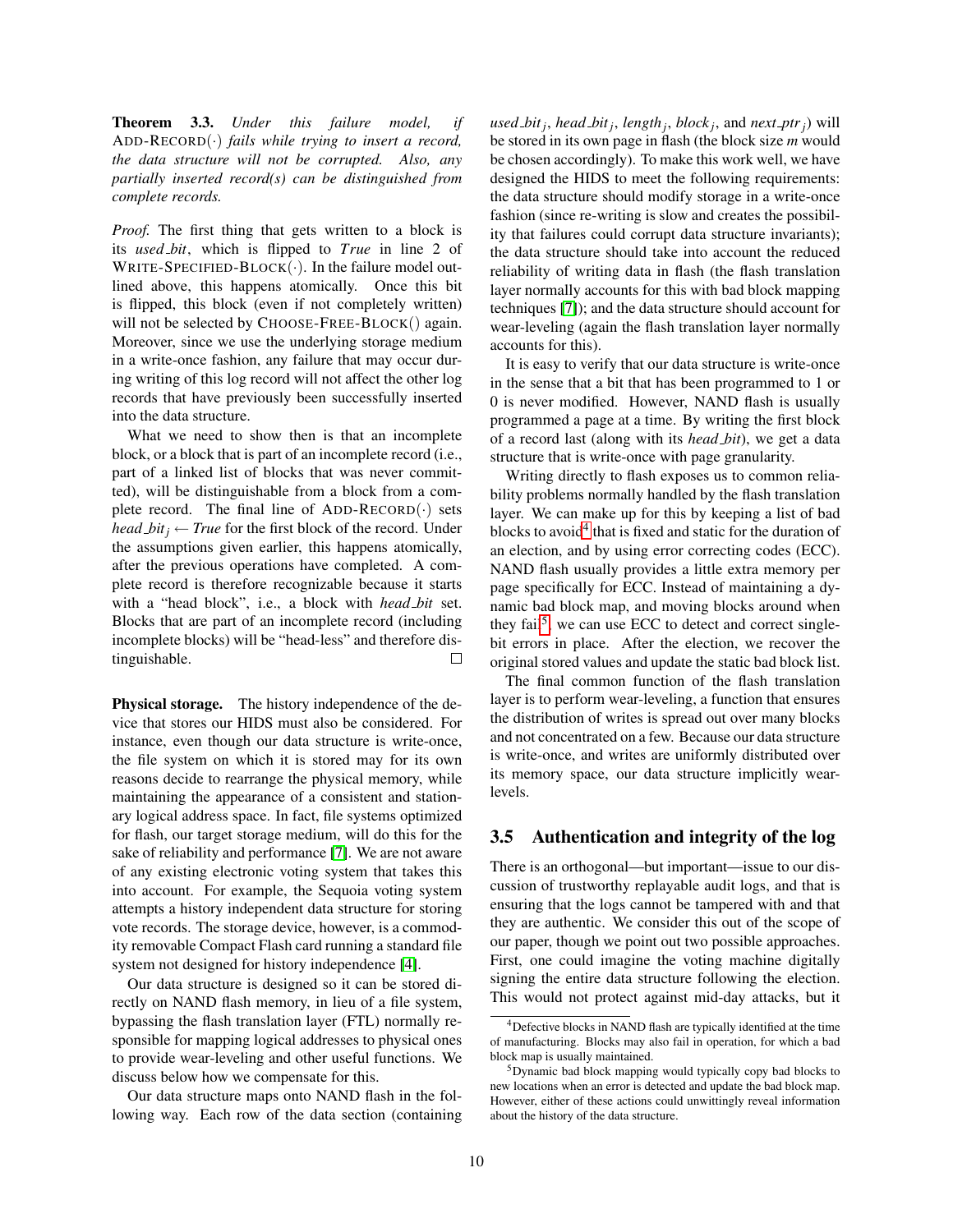

<span id="page-10-1"></span>Figure 10: A screenshot of our replay mechanism showing a selection screen previously shown to a voter. The cross-hair indicates the location of a touch event in the box for Arnold Schwarzenegger.

could help reduce chain-of-custody concerns. Alternatively, one could use history-hiding, append only signatures [\[3\]](#page-13-19) to sign each block of data as it is entered into the HIDS, limiting the extent of a mid-day attack.

### 3.6 Replay Mechanism

The recorded I/O should be descriptive enough that it is possible to replay the logs without any knowledge of the voting machine's design and without re-implementing any of its logic. Our implementation is similar to a video player, in that the user may select any one of the voting sessions (not knowing when the session took place) and step or play through all the events (see Figures [10](#page-10-1) and [11\)](#page-10-2). The replay program then renders images on the screen and displays the location of every touch on the touchscreen.

### <span id="page-10-0"></span>4 Evaluation

### 4.1 Setup

We evaluated our implementation on a ballot definition based on the November 7, 2006 General Election of Con-tra Costa County, California<sup>[6](#page-10-3)</sup>. This example ballot definition included only five contests from that election. The five contests are presented to the voter on 12 distinct screens, linked by "next" and "previous" buttons. There are also separate screens for entering write-in candidates.

```
SWITCHING TO RECORD 2 of 3
Record 2 has 62 log entries.
0 ['hash', '\x9f\x81eJ\x05\xa9\xe8QN\xe7}#...']
      display_changed', 'x\x9c\xec\xddu\xb8\x15...', '1024', '768']
2 ['key', '306']
3 ['key', '306']
      4 ['touch', '382', '220']
5 ['touch', '573', '596']
6 ['touch', '805', '692']
      display_changed', 'x\x9c\xec\x9du\x9cU...', '1024', '768']<br>'touch', '90', '682']
8 ['touch', '90', '682']
9 ['display_changed', 'x\x9c\xec\xddu\xb8...', '1024', '768']
10 ['touch', '797', '723']
11 ['display_changed', 'x\x9c\xec\x9du\x9c...', '1024', '768']
12 ['key', '54']
13 ['touch', '621', '575']
      touch', '857', '7<br>'display_changed',
                           '708']<br>1', 'x\x9c\xec\xddyx\x14...', '1024', '768']
16 ['touch', '634', '30<br>17 ['display_changed',
16 ['touch', '634', '300']<br>17 ['display_changed', 'x\x9c\xec\xdd\x07X...', '1024', '768']<br>18 ['touch', '624', '370']
     18 ['touch', '624', '370'] ...
```
<span id="page-10-2"></span>Figure 11: An example of recorded events that can later be replayed. Within a record (a voting session), the entries are sequential. However, the order of records is independent of the actual order of voters. Note that the display changed entry includes as a parameter a serialized bitmap image (truncated in the figure) of the entire screen as shown to the voter.

We use a 1GB history independent data structure, allocated as 524,288 blocks, each 2KB long. We log the events shown in Figure [7,](#page-7-2) and we compress the video images using run-length encoding. We used a 1.83 GHz Intel Core Duo processor MacBook Pro running Mac OS 10.5 with 1.5GB 667MHz DDR2 SDRAM and an 80GB Toshiba Serial-ATA hard drive for our tests.

### 4.2 Performance measurements

We tested the performance of our prototype implementation on this ballot definition by casting a number of test votes using our code. We have not conducted a formal user study, but we expect these figures to be useful indicators of the viability of our approach.

For this ballot definition, our system records on the order of 100 separate I/O events per voting session. These events occupy on the order of 1500–2000 blocks in the HIDS (using run-length encoding), which amounts to 3– 4MB of flash memory used per voting session. The majority of this data is image data because every change on the screen requires us to record a 2MB screenshot of the display. As a result, although most events use only a small fraction of the 2KB block they are written to, the total space consumption is dominated by the display events.

These measurements can be used to estimate the amount of flash memory that will be needed, as a function of the number of votes cast. We assume that the size of the storage medium will be conservatively provisioned to ensure that the HIDS does not become more

<span id="page-10-3"></span><sup>&</sup>lt;sup>6</sup>This ballot definition is included with version 1.0b of the Pvote source code.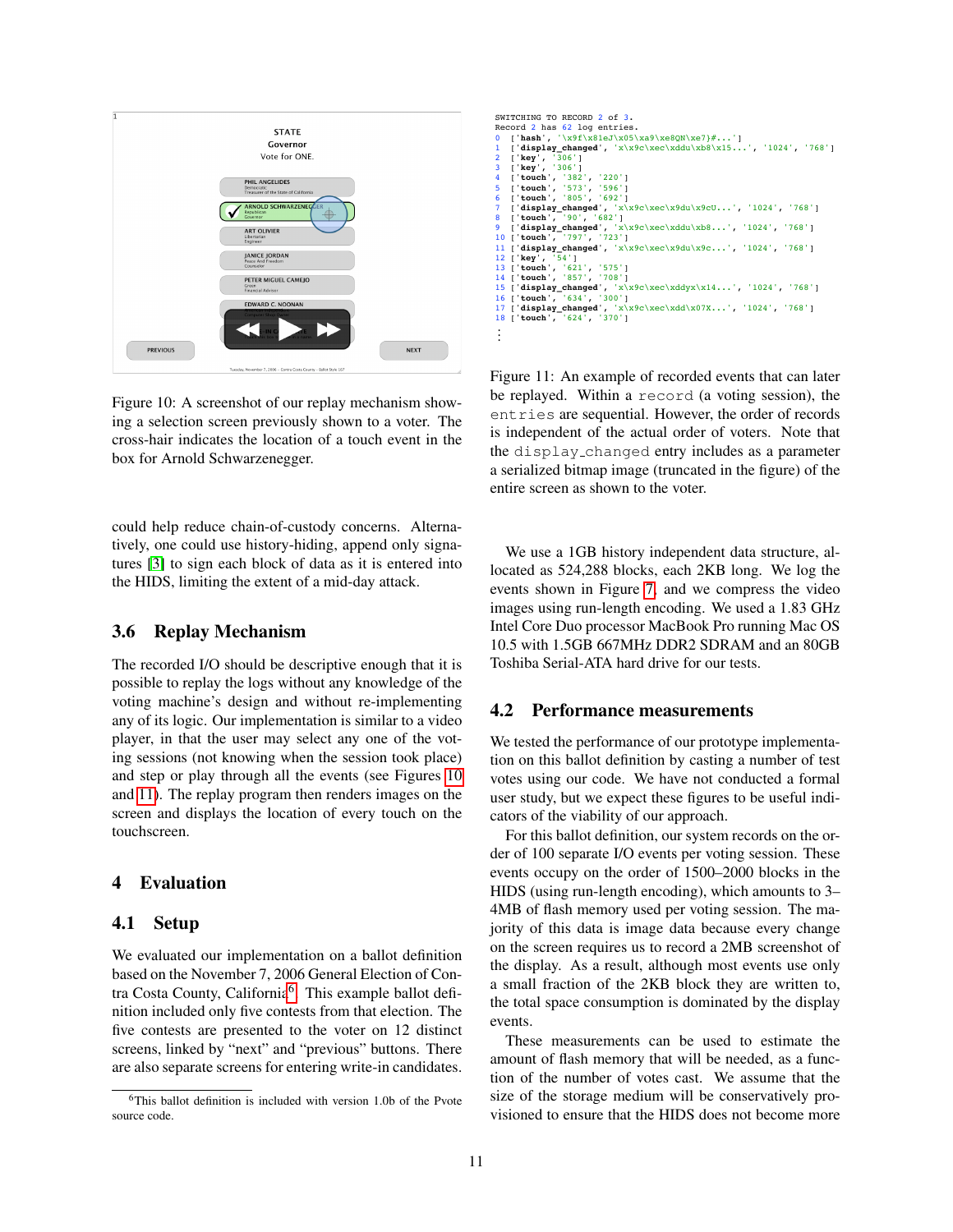|                  | <b>CPU time to</b><br><b>compress</b> | <b>Estimated</b><br>insertion time | <b>Resulting size after</b><br>compression |         | Lines of C code Total estimated<br>to implement | time   |
|------------------|---------------------------------------|------------------------------------|--------------------------------------------|---------|-------------------------------------------------|--------|
| No compression   | 0 <sub>ms</sub>                       | 384 ms                             | 2.304 KB                                   | 100.00% | 0 lines                                         | 384 ms |
| Zlib compression | 73 ms                                 | 8 ms                               | 44 KB                                      | 1.92%   | <b>7734 lines</b>                               | 81 ms  |
| Run-length enc.  | 16 ms                                 | 19 ms                              | 116 KB                                     | 5.05%   | 101 lines                                       | 36 ms  |

**Average time to log one image**

<span id="page-11-0"></span>Figure 12: A comparison of average latencies incurred by compressing and storing one screenshot image in our prototype implementation. Images are 1024x768 pixel RGB images, about 2MB each uncompressed. The total time to log an image is estimated as the sum of the CPU time to compress and the time to insert the compressed image into the HIDS. The estimated insertion time is a function of the number of random-access reads and writes required to insert the image data into the HIDS. For evaluation we assume a cost of  $25\mu s$  for random-access reads and  $300\mu s$  for randomaccess programming to a 2KB block, representative of what might be expected in a NAND flash implementation. The third column shows the average size of a compressed screenshot, and the fourth column shows the compression ratio of the compression scheme. The number of lines of C code required to implement compression is also shown to give the reader a sense of the relative complexity of compression.

than 50% full. With these parameters, a 1GB HIDS can accommodate approximately 150 voters without exceeding the 50% capacity limit, for an election with a similar number of contests as the one we tested. Our experience is that it is rare for a single DRE to process more than 100–150 voters on election day, due to limits on how quickly voters can make it through the voting process. Consequently, we expect that 1GB of flash memory should suffice for an election with a similar, five-contest ballot definition.

We also measured the latency introduced by our logging subsystem, to evaluate whether it would affect the responsiveness of the user interface. Our measurements showed that the total latency is dominated by the time it takes to store screenshots, which even after compression are 50–100 times the size of other logged events. We found that the time to store a screenshot in the audit log can be attributed almost entirely to two factors: the CPU time to compress the raw bitmap image, and the time to read and write blocks on non-volatile storage. We measured the CPU time for compressing screenshots on our implementation; results are shown in the first column of Figure [12.](#page-11-0) Also, we found that inserting a RLEcompressed screenshot to the audit log requires about 65 random-access page reads and writes to flash memory, on average. Based on an expected latency of  $25\mu s$  per random-access read and  $300\mu s$  for programming a  $2KB$ page, we estimated the flash-related latency that our implementation would incur. The second column of Figure [12](#page-11-0) shows these flash latency estimates for each com-pression method<sup>[7](#page-11-1)</sup>, and the last column shows our prediction of the total latency introduced by our logging subsystem per user interface event. For instance, when using RLE compression, we expect that our logging subsystem will introduce less than 40ms of latency per user interface event. We do not expect this to noticeably affect the responsiveness of the voting machine's user interface.

To cross-check these estimates, we also validated these latency estimates by measuring the performance of our implementation on a laptop, using a hard disk instead of a flash device for nonvolatile storage. Of course, seeks are much slower on a hard disk, so one would expect this to be appreciably slower as a result. After correcting for the difference in seek times, the measured performance on our laptop is consistent with our estimates in Figure [12.](#page-11-0)

# 4.3 Practicality and cost

Our experimental setup includes only five contests. The actual election had 115 different contests with on the order of 40 contests shown to any single voter, or about eight times the size of our test ballot. If we extrapolate proportionally from the performance estimates above we would expect to need 8GB of storage for a machine servicing fewer than 150 voters. If we further assume NAND flash costs \$10 per GB, this comes out to a memory cost of \$80 per machine or around 53 cents per voter. Because the memory is reusable, this cost could be amortized over multiple elections. While this is just a rough estimate, it indicates that the cost of this scheme is not outright prohibitive. Given the declining cost of storage, we expect that replayable audit logs will become more affordable in the future.

While thinking of ways to reduce costs, we considered recording the complete voting sessions of only a random sample of voters. While the resulting audit logs could certainly be useful to detect and analyze many threats

<span id="page-11-1"></span><sup>7</sup>These estimates are measured in the best case, when the HIDS is empty. In worst-case conditions, where the HIDS is up to 50% full, the number of reads will increase by at most a factor of  $2 \times$ , while all other contributions to latency remain unchanged.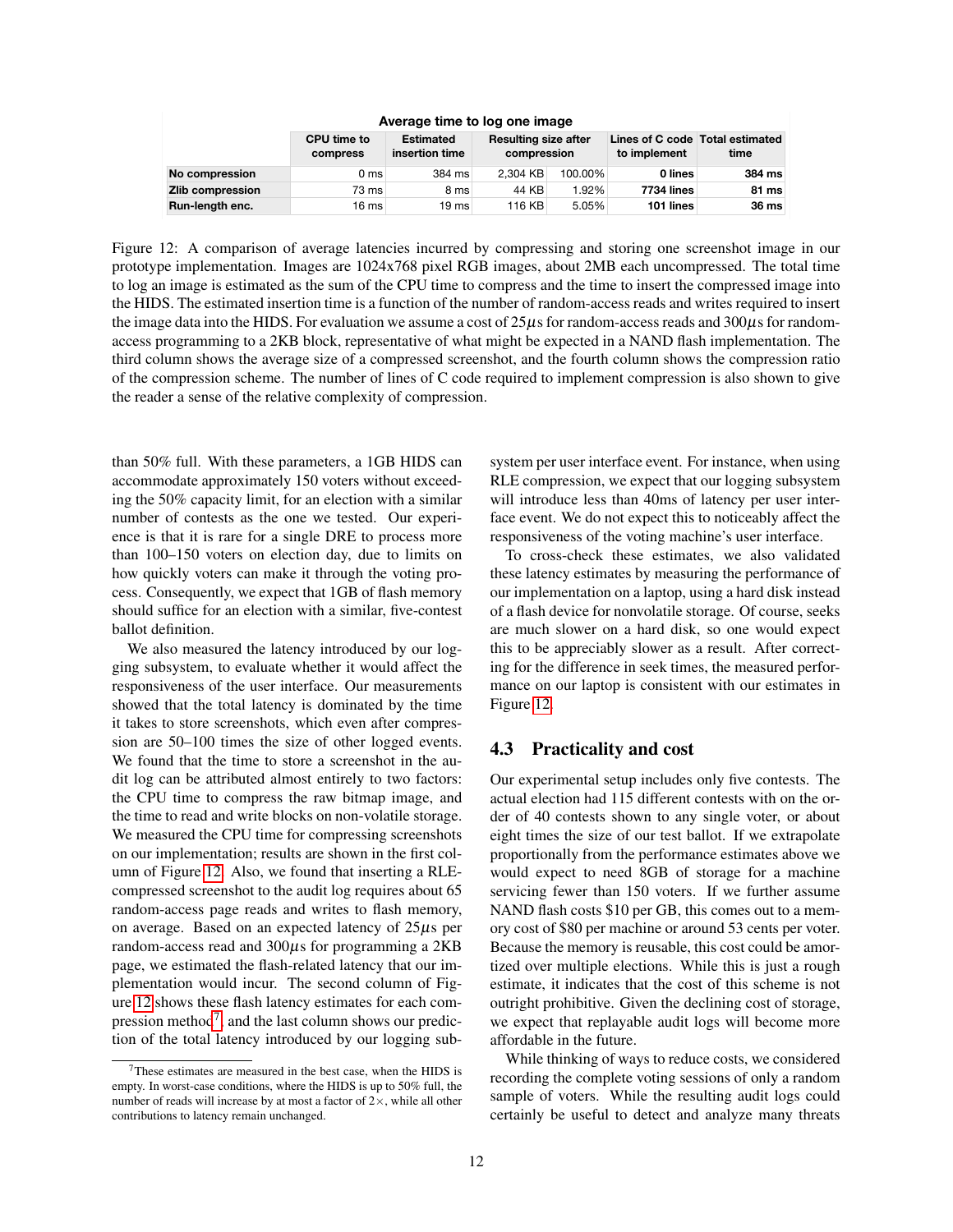and failure modes, this comes at the expense of a complete picture of the election day events. There is a qualitative difference between explaining an argument to the public based on complete data, versus an equally strong argument based on statistics.

# 4.4 Discussion of goals

We achieve a usable, replayable logging system in a small number of lines of code. The algorithms chosen and our design choices in general—prioritize simplicity over efficiency and features, for the purpose of increasing the trustworthiness of the code and design. Our use of language-based isolation, however, is suboptimal even though it may still be useful for a large class of problems, particularly those involving misconfiguration or operator error. Hardware-based isolation, on the other hand, could result in a strong replayable auditing system.

Our system records all the relevant I/O Pvote provides to a voter except audio. We leave audio to future work because of our concern with duration and anonymity. Our approach of recording only screen images results in data that captures useful evidence of voter intent, while removing precise duration information. It is less clear how to do something similar for audio, because audio is inherently temporal.

# <span id="page-12-0"></span>5 Related Work

The two most closely related works we know of are Prime III [\[5\]](#page-13-7) and the independent audit framework of Garera et al. [\[8\]](#page-13-9). Prime III is a voting system especially designed to accommodate voters with visual or aural impairments. In Prime III, all video and audio from the voting machine is copied to a VHS or DV recording device as it is displayed to the voter. This ensures that the audit logs are independent of the proper functioning of the software in the voting machine. However, Prime III's electronic records reveal significant information about the time, order and duration of votes cast and thus endanger voter anonymity. In addition, Prime III records only output from the voting machine, but not inputs from the voter, such as the location where voters touch the screen. Our work extends their approach by recording all I/O experienced by the voter, and by better protecting voter anonymity.

The independent audit framework approach of Garera et al. monitors the behavior of the voting machine by analyzing its video output in real time. They use computer vision techniques to infer important state transitions (such as a candidate being selected or a vote being cast) and then they log these inferred transitions. In comparison, our system does not try to analyze this data in real time, but rather logs all I/O so that this data can be analyzed after the election. They use a virtual machine monitor to isolate the monitoring system from the voting machine. While their approach is good for voter anonymity because it does not record I/O, it does not save as much evidence for post-election investigations.

Ptouch, a predecessor to Pvote, takes a step in the direction of replayable audit logs [\[21\]](#page-13-14). Ptouch does not record any I/O during the process of voting and does not record full screen images, but it does introduce the idea of recording data exactly as it is seen by the voter. For each candidate selected by the voter, Ptouch records a bitmap image of the candidate's name (as seen and selected by the voter during the voting process) in the electronic cast vote record.

The Auditorium project developed techniques for ensuring the robustness and integrity of event logs using locally networked voting machines [\[15\]](#page-13-20). Their work studies how to log data, while we examine the question of what to log, so their work is complementary.

Molnar et al. [\[12\]](#page-13-13) introduced the notion of history independence to vote storage on voting machines.

A review [\[20\]](#page-13-0) of voting machine firmware used in Sarasota County motivated our study of audit logs that capture user behavior in greater detail than found in current voting systems. In that election, some voters alleged that the CD13 contest was never displayed to them, that their initial selection did not appear on the confirmation screen, or that the voting machine did not recognize their attempts to select one candidate in that contest. Unfortunately, the audit logs available in that election were limited. If voting machines in Sarasota County had been equipped with the kind of audit log mechanism proposed in this paper, investigators would have had considerably more evidence to investigate these allegations and would have been able to replay voter sessions to see whether these allegations were accurate.

Bellovin first proposed the idea of full-interaction audit logs to us in private communication in 2004 [\[2\]](#page-13-21). Tyson later independently proposed a similar concept, motivated by his work in the Sarasota County voting review [\[20\]](#page-13-0). This paper explores this concept in greater detail.

# 6 Conclusion

We propose a method for recording reliable audit logs directly that record the interactive behavior of the voting machine *as it is experienced by the voter*. We call these *replayable* audit logs, and we show they can be generated by recording data directly from the I/O of the voting machine. We also show how to protect ballot secrecy by logging frames of video only when the image changes and by protecting the confidentiality of audit logs. As a